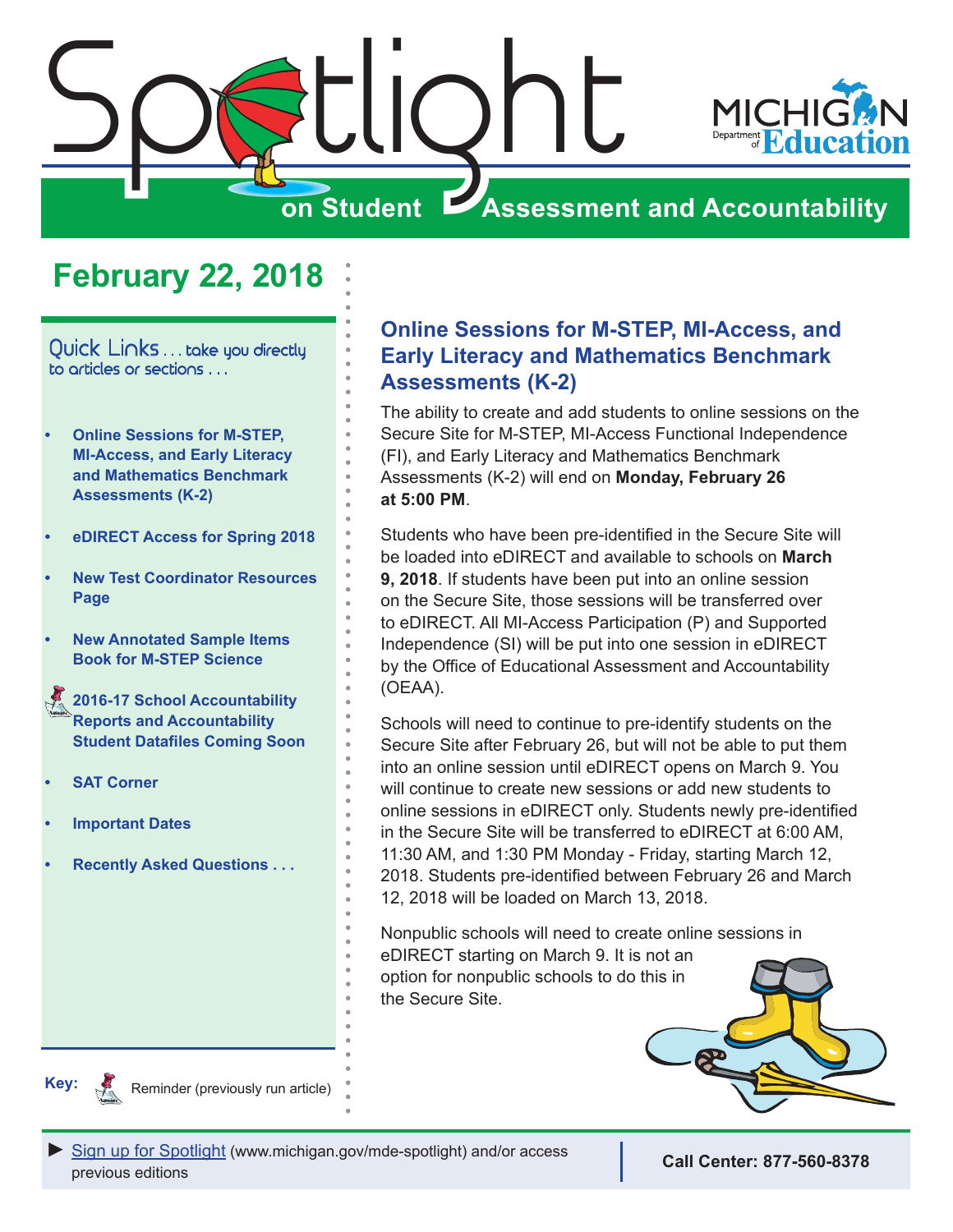## <span id="page-1-0"></span>**eDIRECT Access for Spring 2018**

All schools administering the online M-STEP, MI-Access, and Early Literacy and Mathematics Benchmark Assessments (K-2) this spring will need access to eDIRECT. eDIRECT is the application that schools will use to manage student test sessions, assign student supports and accommodations, print test tickets, and monitor online testing.

On **February 27, 2018**, DRC will pull District- and School Administrator-level users along with users who have the following roles in the Secure Site:

- **District Online Test Administration** AMS & eDIRECT Only
- **Public School Online Test Administration** AMS & eDIRECT Only
- **Nonpublic School Online Test Administration** – AMS & eDIRECT Only

These roles will be given access to manage student test sessions, assign student supports and accommodations, print test tickets, and monitor the online testing.

Data Recognition Corp. (DRC) will continue to pull daily new users with the roles mentioned above from the Secure Site. Users will receive an email with a login and password for eDIRECT from DRC within 24 hours after the access is added to the Secure Site.

### **Student data will not be available to schools in eDIRECT until March 9, 2018.**

Detailed instructions for District- and School Administrator-level users on how to add users to the Secure Site for eDIRECT access can be found in the [Create a New User](http://www.michigan.gov/documents/mde/Create_a_New_User_ada_603168_7.pdf) document on the [Secure Site Training web page](http://www.michigan.gov/securesitetraining) ([www.michigan.gov/](http://www.michigan.gov/securesitetraining) [securesitetraining](http://www.michigan.gov/securesitetraining)) under the **Security** section.

If you need to request access to eDIRECT, directions can be found in the [How do I get Access to eDIRECT?](http://www.michigan.gov/documents/mde/How_do_I_get_access_to_eDIRECT_604305_7.pdf) Document on the [Secure Site Training web page](http://www.michigan.gov/securesitetraining) ([www.michigan.gov/securesitetraining](http://www.michigan.gov/securesitetraining)) under the **Security** section.

## **New Test Coordinator Resources Page**

A New Test Coordinator Resources page has been put together to help new (or not so new) state assessment coordinators get started with accessing materials. The page contains the Everything New Test Coordinators [Need to Know but Didn't Know to Ask](http://www.michigan.gov/documents/mde/S18_MSTC_New_Assessment_Coordinator_Workshop_Presentation_613551_7.pdf) presentation from the Michigan School Testing Conference. Resources for all state assessments can be found under the following headings:

- Primers
- **Important Dates**
- **Manuals**
- Student Support and Accommodations
- **Security**
- Other Resources

This is not meant to be the only resource for state assessments, just a central location to get new coordinators started or easy access to popular documents for not-so-new coordinators.

The [New Test Coordinator Resources](http://www.michigan.gov/mde/0,4615,7-140-22709_70117-459587--,00.html) page can be found under the **Professional Development** section of each state assessment web page.

**Call Center: 877-560-8378** (select appropriate option) for assistance with assessment or accountability issues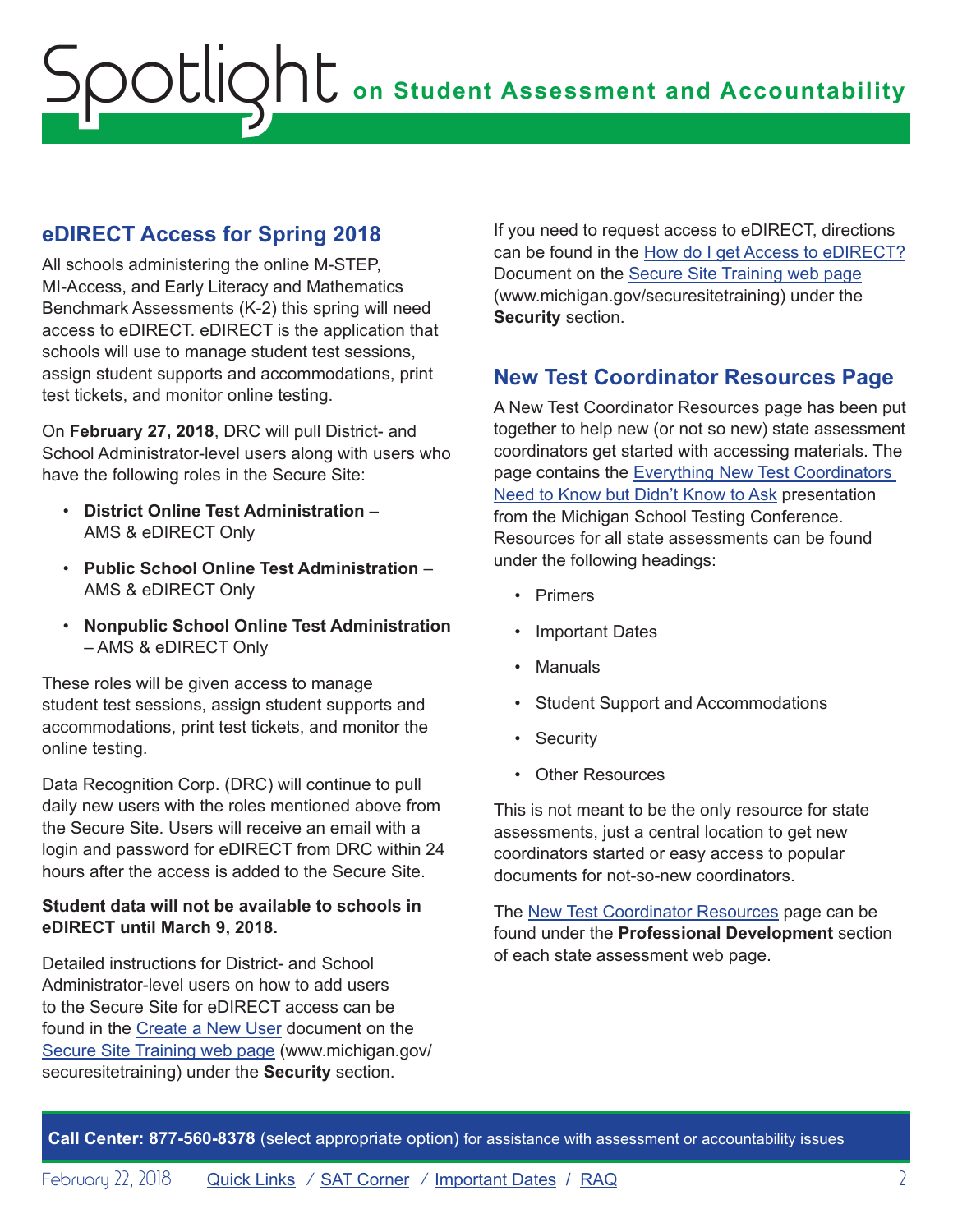## <span id="page-2-0"></span>**New Annotated Sample Items Book for M-STEP Science**

The [Spring 2018 M-STEP Science Annotated Sample](http://www.michigan.gov/documents/mde/2018_M-STEP_Annotated_Sample_Items_test_614886_7.pdf)  [Item Set](http://www.michigan.gov/documents/mde/2018_M-STEP_Annotated_Sample_Items_test_614886_7.pdf) is now available on the [M-STEP web page](www.michigan.gov/mstep) ([www.michigan.gov/mstep\)](www.michigan.gov/mstep) under **What's New** and **Content Specific Information**.

The M-STEP Science Assessment Annotated Sample Item Set offers details about the item clusters, student response types, correct responses, and related scoring considerations for the included sample item set. These items have been selected to show some of the new approaches being used to measure the Michigan K-12 Science Standards



(MSS) adopted in 2015. All current item types included in the field test are represented, and additional samples will be provided over time. The sample item set covers:

- one item cluster and one mini item cluster in grade 5
- one item cluster in grade 8
- one item cluster in grade 11

The various item types are not limited to a particular grade level and could appear for any grade.

This is not a comprehensive sample test and does not represent all the standards that will be assessed on the Science M-STEP. Additionally, the examples have been taken from the Online Tools Tutorial (OTT), which is openly available to the public.

The OTTs can be accessed by using the Chrome browser and going to [eDIRECT](https://wbte.drcedirect.com/MI/portals/mi/) ([https://wbte.](https://wbte.drcedirect.com/MI/portals/mi/) [drcedirect.com/MI/portals/mi/](https://wbte.drcedirect.com/MI/portals/mi/)). From there, select the M-STEP **Online Tools Training**. The science sample item sets can be found in grades 5, 8, and 11. The username and password information are given on the login screen.

# **2016-17 School Accountability Reports and Accountability Student Datafiles Coming Soon**

Next week, the MDE will give authorized users of the Secure Site access to preview the new Michigan School Index System reports and accountability student datafiles with 2016-17 school year results. The Michigan School Index System was developed to comply with the accountability requirements set forth in the Every Student Succeeds Act of 2015 (ESSA). Authorized users of the Secure Site will be able to download accountability student datafiles and aggregate school-level reports.

Aggregate reports will include an overall school index value, ranging from 0-100, that indicates performance across subgroups in multiple data components. Overall school index values will be used for identifying schools for state and federal supports. Resource materials for the preview window are now available on the [Accountability web page](http://www.mi.gov/mde-accountability) ([www.mi.gov/mde](http://www.mi.gov/mde-accountability)[accountability\)](http://www.mi.gov/mde-accountability) under the **Resources for Educators** section. More supporting materials will be provided when the reports and datafiles become available in the Secure Site next week.

See the original article in the **February 8, 2018** [Spotlight](http://www.michigan.gov/documents/mde/Spotlight_2-8-18_613350_7.pdf) for more details.

**Call Center: 877-560-8378** (select appropriate option) for assistance with assessment or accountability issues

February 22, 2018 **[Quick Links](#page-0-0)** / **[SAT Corner](#page-3-1)** / **Important Dates** / **R[AQ](#page-6-1)** 3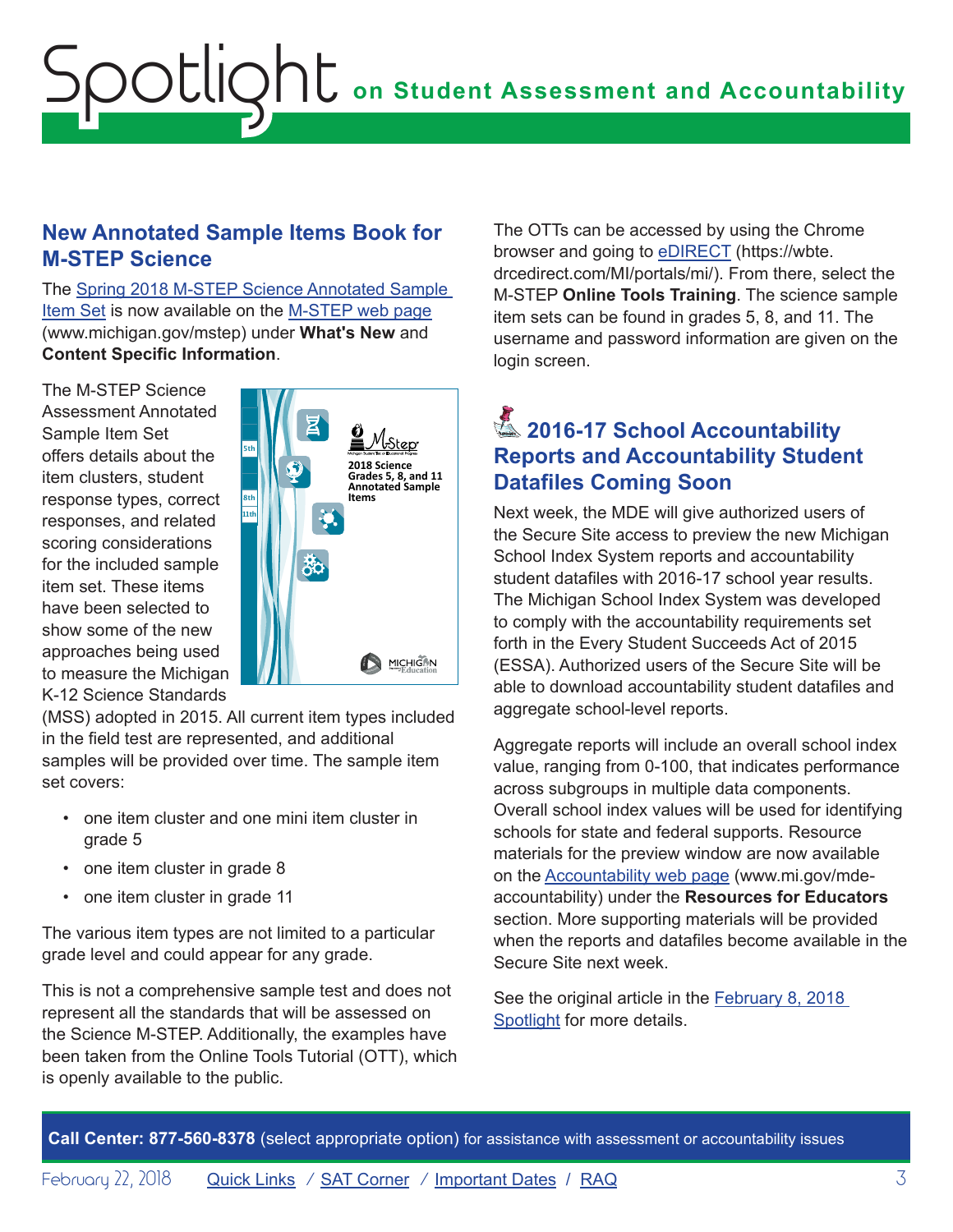# <span id="page-3-1"></span>SAT Corner

<span id="page-3-0"></span>Spotlight

 *Information on SAT*™*, PSAT 8/9*™*, and PSAT10*™ *provided by the College Board*

## **Questions about Spring PSAT 8/9, PSAT 10, or SAT?**

- call the Michigan Educator Hotline: 866-870-3127 (select Option 1)
- email [michiganadministratorsupport@](mailto:michiganadministratorsupport%40collegeboard.org?subject=) [collegeboard.org](mailto:michiganadministratorsupport%40collegeboard.org?subject=)

## **Supervisor Planning Kits**

The supervisor planning kits should be arriving throughout this week. A school will receive **one** supervisor planning kit, which will include the materials for SAT with Essay, PSAT 10, and PSAT 8/9 for 9th grade. If there are multiple test supervisors at your school, coordinate the distribution of these materials for each assessment. This also means that a school that houses 7th-9th grades and administers only the PSAT 8/9 for 9th grade would still receive materials for PSAT 10 and SAT. You can disregard these extra materials if they are not needed at your school, or distribute them to buildings with the appropriate grade levels, as needed. District assessment coordinators will also receive a supervisor planning kit for review purposes and

to assist test supervisors at the school. These materials do not need to be distributed as the school will also receive a copy.

The kits contain sample testing manuals. More manuals will arrive with the preadministration and test material shipments the week of **March 19, 2018**.

## **Online Supervisor Training**

SAT and PSAT supervisors will receive an email with a link to the online training modules the week of **February 26, 2018**. The email can be forwarded to other staff who may need to participate.

Supervisors are responsible for training other test day staff in whatever way is most convenient. Examples include sharing the online training or providing training at a staff meeting. Test day staff should sign the testing staff agreement (which will come with the test materials shipment) to verify they have received training.

There is a PowerPoint presentation this year to assist supervisors in [Hall and Room Proctor](https://collegereadiness.collegeboard.org/pdf/hall-and-room-proctor-training.pdf)  [Training.](https://collegereadiness.collegeboard.org/pdf/hall-and-room-proctor-training.pdf) It is available on the [College Board](http://www.collegeboard.org/michigan)  [Michigan web page](http://www.collegeboard.org/michigan) ([www.collegeboard.org/](http://www.collegeboard.org/michigan) [michigan](http://www.collegeboard.org/michigan)) in the **Resources** section.

*(Continued on next page)*

**Call Center: 877-560-8378** (select appropriate option) for assistance with assessment or accountability issues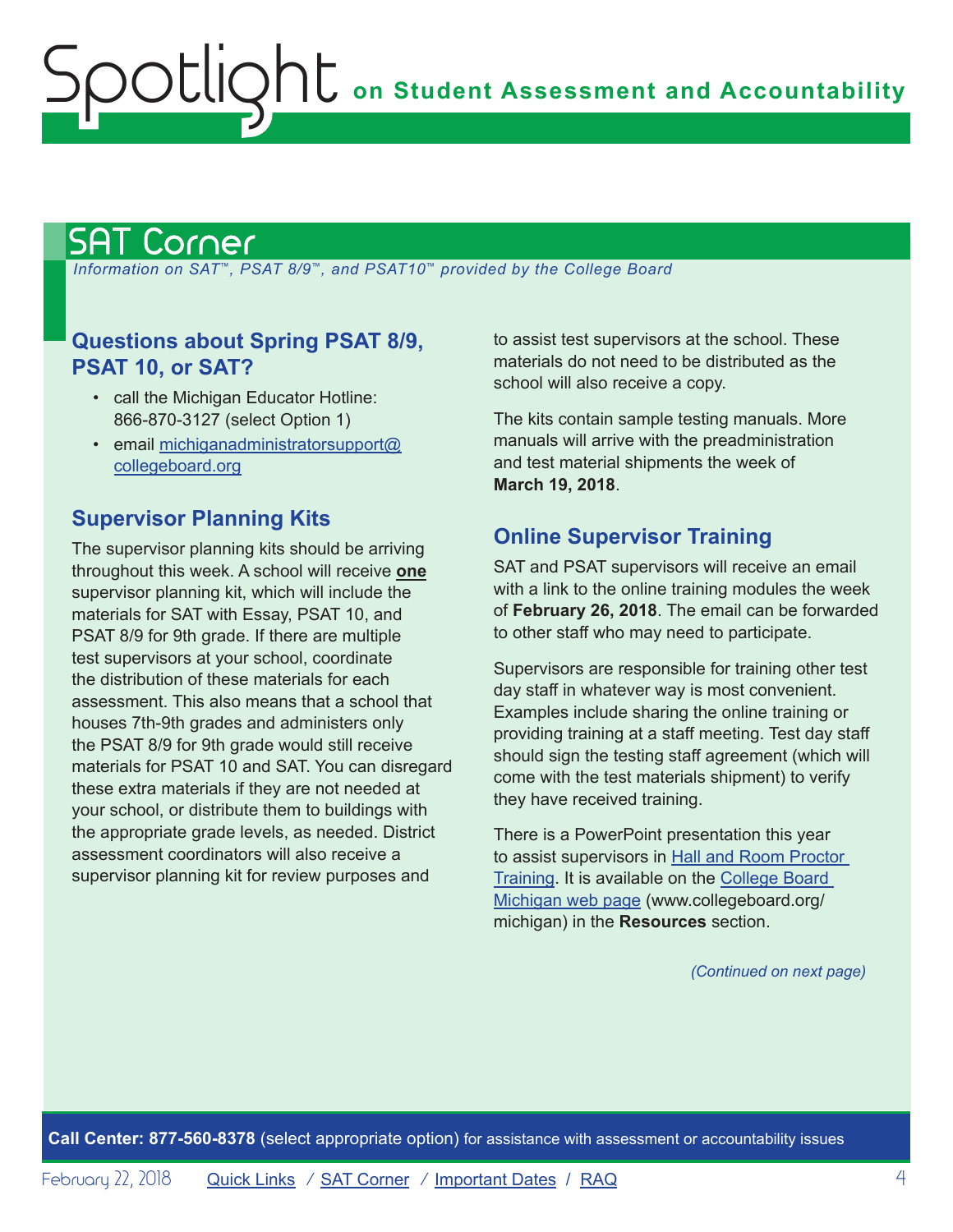| <b>Role</b>                                                               | <b>Information About Training</b>                                                                                                                                                                                                                                               | <b>How to Access Online</b><br><b>Training</b>                 |
|---------------------------------------------------------------------------|---------------------------------------------------------------------------------------------------------------------------------------------------------------------------------------------------------------------------------------------------------------------------------|----------------------------------------------------------------|
| <b>SAT Supervisor</b>                                                     | Online SAT supervisor training required by<br>supervisors who have not previously completed it.                                                                                                                                                                                 | Click on link in training<br>email                             |
| PSAT 10 or PSAT 8/9<br>Supervisor                                         | Online PSAT supervisor training is optional, but<br>highly recommended. PSAT supervisors are<br>required to read the testing manuals.                                                                                                                                           | Click on link in training<br>email                             |
| <b>Services for Students</b><br>with Disabilities (SSD)<br>Coordinator    | Online SSD coordinator training is optional but<br>highly recommended. The SSD coordinator<br>training modules are the same as the supervisor<br>training modules. Must be trained in some way by<br>test supervisor if acting as associate supervisor or<br>hall/room proctor. | Supervisor forwards the<br>training email and click on<br>link |
| <b>Backup Supervisor for</b><br>SAT, PSAT 10, and<br><b>PSAT 8/9</b>      | Online supervisor training is optional but highly<br>recommended. Must be trained by the test<br>supervisor in some way.                                                                                                                                                        | Supervisor forwards the<br>training email and click on<br>link |
| <b>Associate Supervisors</b><br>for SAT                                   | Online SAT training modules for associate<br>supervisors is optional but highly recommended.<br>Must be trained by the test supervisor in some<br>way.                                                                                                                          | Supervisor forwards the<br>training email and click on<br>link |
| <b>Associate Supervisors</b><br>for PSAT 10 and<br><b>PSAT 8/9</b>        | Online PSAT training is optional but highly<br>recommended. Must be trained by the test<br>supervisor in some way.                                                                                                                                                              | Supervisor forwards the<br>training email and click on<br>link |
| <b>Hall and Room Proctors</b><br>for SAT, PSAT 10, and<br><b>PSAT 8/9</b> | Must be trained by the test supervisor in some<br>way. Online PowerPoint is available.                                                                                                                                                                                          | <b>PowerPoint link</b>                                         |

## **Test Material Orders**

Schools do not need to order test materials for students who were pre-identified by February 13, 2018. The number and type of test materials that are sent to schools is determined by the number of students pre-identified in the Secure Site by the deadline, cross-referenced with the accommodation requests in SSD Online. Schools that need additional standard materials can order them in the Secure Site during the additional material order window from **March 21 – March 28, 2018**.

**Call Center: 877-560-8378** (select appropriate option) for assistance with assessment or accountability issues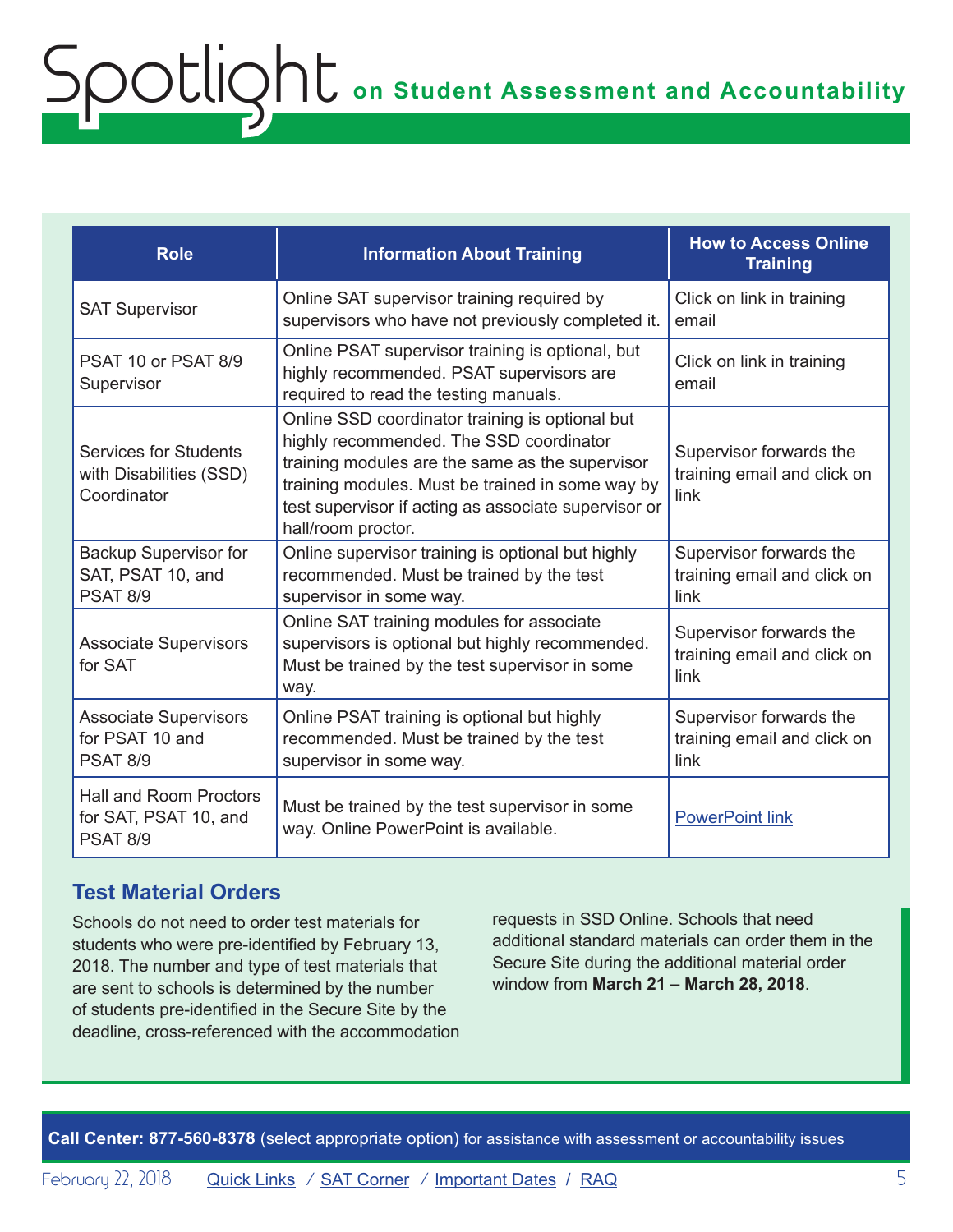# <span id="page-5-1"></span><span id="page-5-0"></span>**Important Dates**

# **Approaching Deadlines!**

### **February 26, 2018:**

• **M-STEP**, **MI-Access**, and **Early Literacy & Mathematics Benchmark DEADLINE** – place students in online test sessions through the Secure Site

## **February 2018**

### **Now – March 8, 2018:**

• **M-STEP, MI-Access,** and **Early Literacy & Mathematics Benchmark** Alternate INSIGHT Availability Request window for schools that hold regular instructional hours after 4:00 PM and plan to schedule test sessions that extend beyond 4:00 PM

#### **Now – March 23, 2018:**

• **WIDA** AMS Test Setup Available

#### **Now – May 22, 2018:**

• **M-STEP** and **MI-Access** Off-Site Test Administration Request window for individual students, such as homebound or expelled with service students – submit request [here](https://baameap.wufoo.com/forms/offsite-test-administration-request-spring-2018/) ([https://baameap.wufoo.com/forms/offsite-test](https://baameap.wufoo.com/forms/offsite-test-administration-request-spring-2018/)[administration-request-spring-2018/](https://baameap.wufoo.com/forms/offsite-test-administration-request-spring-2018/))

#### **February 5, 2018 – March 23, 2018**

• **WIDA ACCESS for ELLs** and **WIDA Alternate ACCESS for ELLs** testing window

## **March 2018**

### **March 20, 2018, 3:30–4:30 AM:**

• **ACT WorkKeys** Q&A Session - pre-registration is required: act.ilinc.com/register/bwtkkjx

### **March 21 – 28, 2018:**

• **SAT with Essay, PSAT 10,** and **PSAT 8/9 for 9th Grade** Additional Material Order Window for standard testing materials

**Call Center: 877-560-8378** (select appropriate option) for assistance with assessment or accountability issues

February 22, 2018 **[Quick Links](#page-0-0)** / **[SAT Corner](#page-3-1)** / **Important Dates** / **R[AQ](#page-6-1)** 6